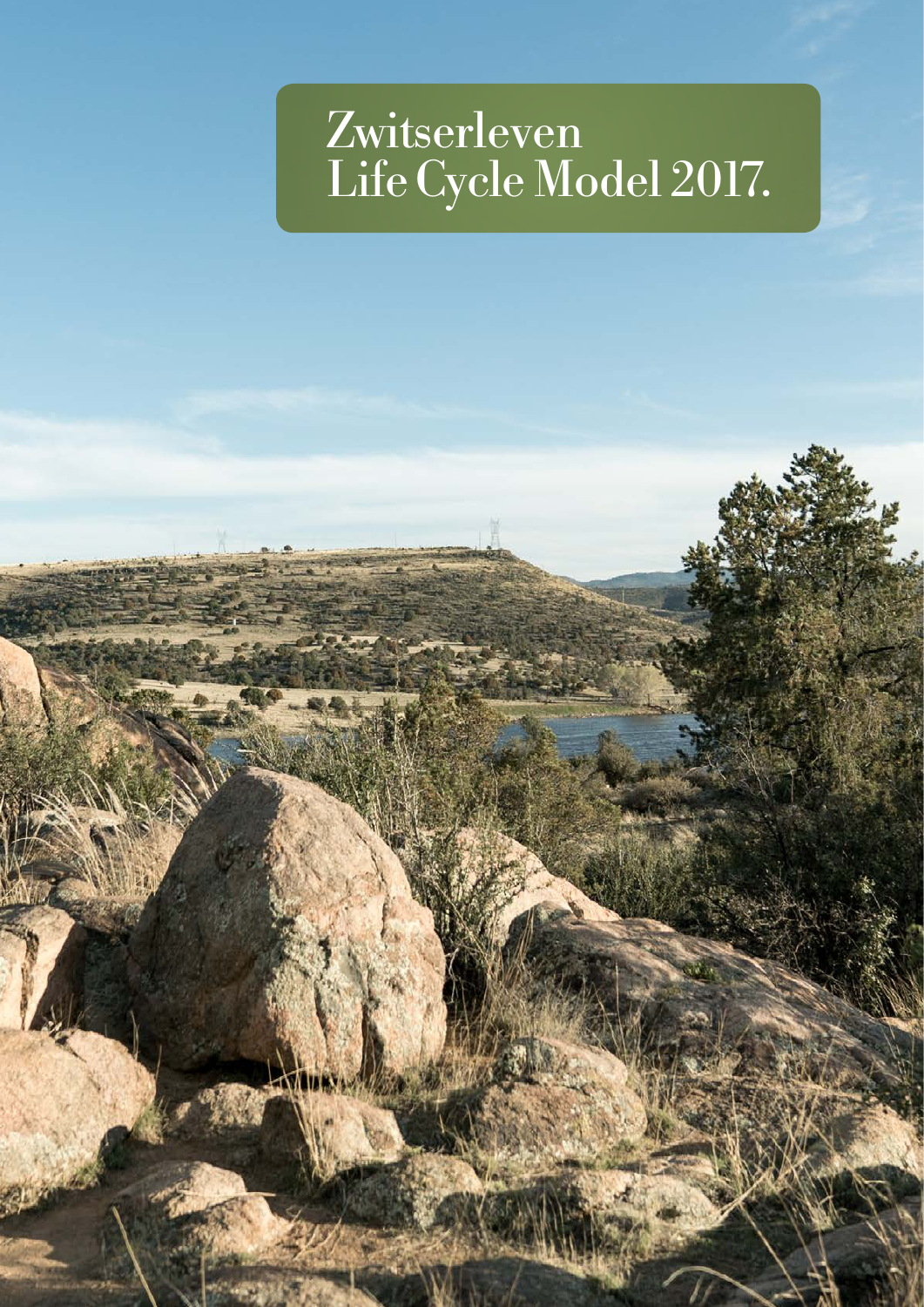

### Zwitserleven HorizonBeleggen.

Zwitserleven HorizonBeleggen means investing without worries. We invest your pension contributions in an asset mix that consists of equities, property, corporate bonds and government bonds. Zwitserleven determines the individual mix of your investments based on a neutral life cycle model. The life cycle model is designed to increase your chances of adequate returns, while risks are progressively scaled back as the retirement date approaches. No action is needed on your part. Under HorizonBeleggen, your retirement date is the investment horizon for your pension.

#### Zwitserleven ProfielBeleggen.

Zwitserleven ProfielBeleggen allows you to enjoy the convenience of a life cycle, with the added option of adjusting the investments to better reflect your personal investor profile. Your personal investor profile is determined on the basis of a questionnaire and is used to select the life cycle that suits you best. ProfielBeleggen comprises five life cycles, ranging from cautious to offensive. The amount of investment risk

differs in each life cycle. If the investment profile indicates you are able and willing to incur more investment risk, you invest in a more offensive life cycle. You are responsible for keeping your personal investor profile up to date.

#### Preparing for a variable pension.

The life cycles on the next pages are based on the assumption of a fixed pension. You can also opt for a variable pension. We will ask you 15 years before your standard retirement date whether you want your asset mix to be prepared for a variable pension. A variable pension means that you continue to invest, even after your retirement date. This can be done for a portion or all of the investment value.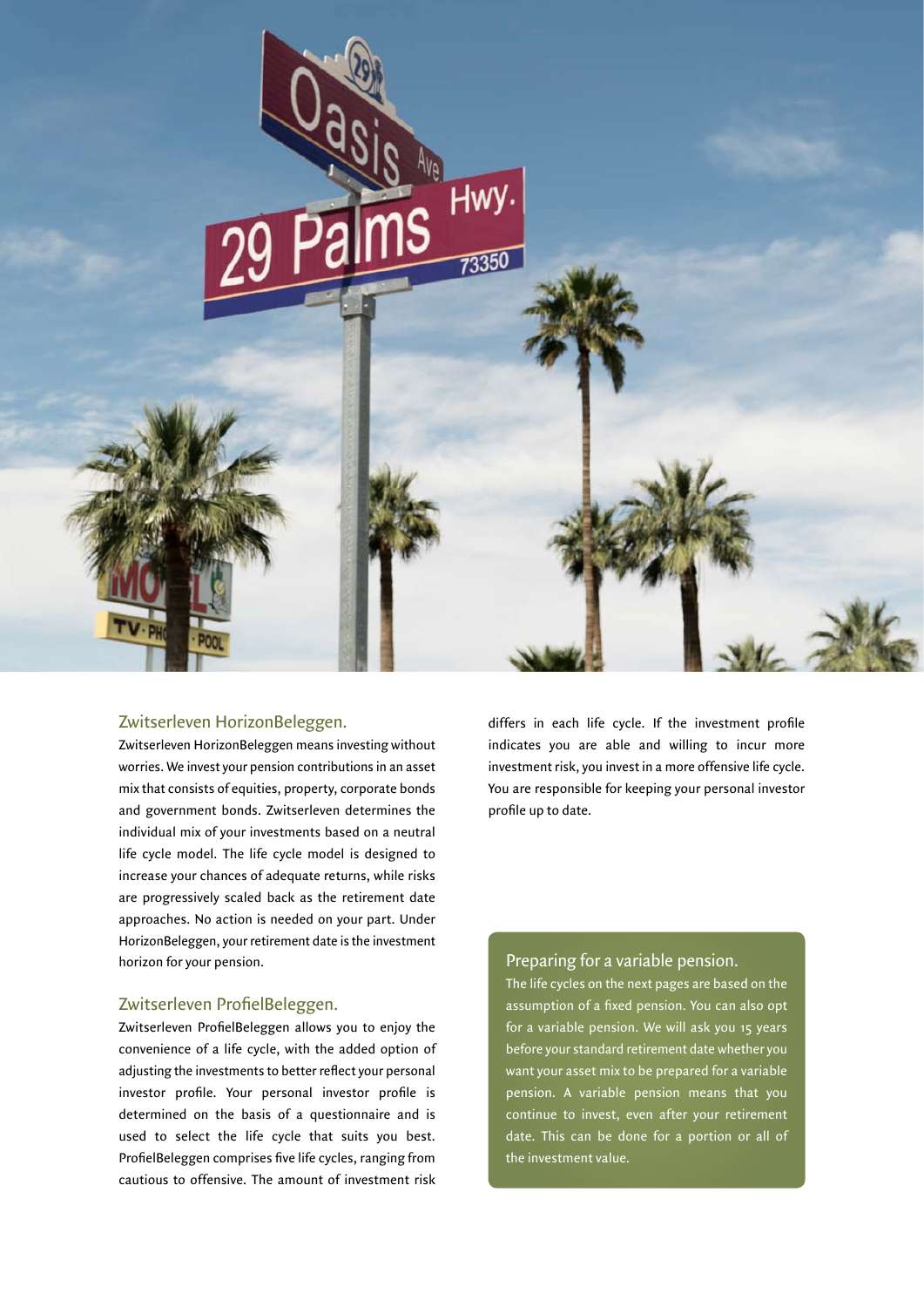### Neutrale Life Cycle.

If the investor profile is neutral, the appropriate choice for HorizonBeleggen or ProfielBeleggen is the neutral life cycle. Until fifteen years before your standard retirement date, you invest at least 72% of your pension capital in equities. Steadily less pension capital will be

| Years until<br>the standard<br>retirement date | Long<br><b>Duration Fonds</b> | Medium<br><b>Duration Fonds</b> | <b>Credits</b><br><b>Fonds</b> | Wereld Aandelen<br>Fonds | Selectie<br>Fonds |
|------------------------------------------------|-------------------------------|---------------------------------|--------------------------------|--------------------------|-------------------|
| 48                                             | 0,0%                          | $0,0\%$                         | $17,5\%$                       | 67,5%                    | $15,0\%$          |
| 47                                             | 0,0%                          | 1,0%                            | $17,5\%$                       | 66,5%                    | $15,0\%$          |
| 46                                             | 0,0%                          | $2,0\%$                         | $17,5\%$                       | 65,5%                    | $15,0\%$          |
| 45                                             | $0,0\%$                       | 3,0%                            | 17,5%                          | 64,5%                    | $15,0\%$          |
| 44                                             | $0,0\%$                       | $4,0\%$                         | $17,5\%$                       | 63,5%                    | $15,0\%$          |
| 43                                             | 0,0%                          | 5,0%                            | $17,5\%$                       | 62,5%                    | $15,0\%$          |
| 42                                             | $0,0\%$                       | 6,0%                            | $17,5\%$                       | 61,5%                    | $15,0\%$          |
| 41                                             | $0,0\%$                       | 7,0%                            | $17,5\%$                       | 60,5%                    | $15,0\%$          |
| $40 - 16$                                      | $0,0\%$                       | 7,5%                            | $17,5\%$                       | 60,0%                    | $15,0\%$          |
| 15                                             | 5,6%                          | 7,5%                            | 16,5%                          | 56,4%                    | $14,1\%$          |
| 14                                             | 11,1%                         | 7,5%                            | 15,4%                          | 52,8%                    | $13,2\%$          |
| 13                                             | 16,7%                         | 7,5%                            | 14,4%                          | 49,2%                    | 12,3%             |
| 12                                             | 22,2%                         | 7,5%                            | $13,3\%$                       | 45,6%                    | 11,4%             |
| 11                                             | 27,8%                         | 7,5%                            | 12,3%                          | 42,0%                    | 10,5%             |
| 10                                             | 30,5%                         | 10,3%                           | $11,2\%$                       | 38,4%                    | 9,6%              |
| 9                                              | $30,5\%$                      | 15,9%                           | 10,2%                          | 34,8%                    | 8,7%              |
| 8                                              | $30,5\%$                      | 21,4%                           | $9,1\%$                        | 31,2%                    | 7,8%              |
| 7                                              | 30,5%                         | 27,0%                           | 8,1%                           | 27,6%                    | 6,9%              |
| 6                                              | 30,5%                         | 32,5%                           | 7,0%                           | 24,0%                    | 6,0%              |
| 5                                              | 30,5%                         | 38,1%                           | 6,0%                           | 20,4%                    | $5,1\%$           |
| 4                                              | 30,5%                         | 43,6%                           | 4,9%                           | 16,8%                    | 4,2%              |
| 3                                              | 30,5%                         | 49,2%                           | 3,9%                           | $13,2\%$                 | 3,3%              |
| $\overline{\mathbf{2}}$                        | 30,5%                         | 54,7%                           | 2,8%                           | 9,6%                     | 2,4%              |
| 1                                              | 30,5%                         | 60,3%                           | 1,8%                           | 6,0%                     | $1,5\%$           |

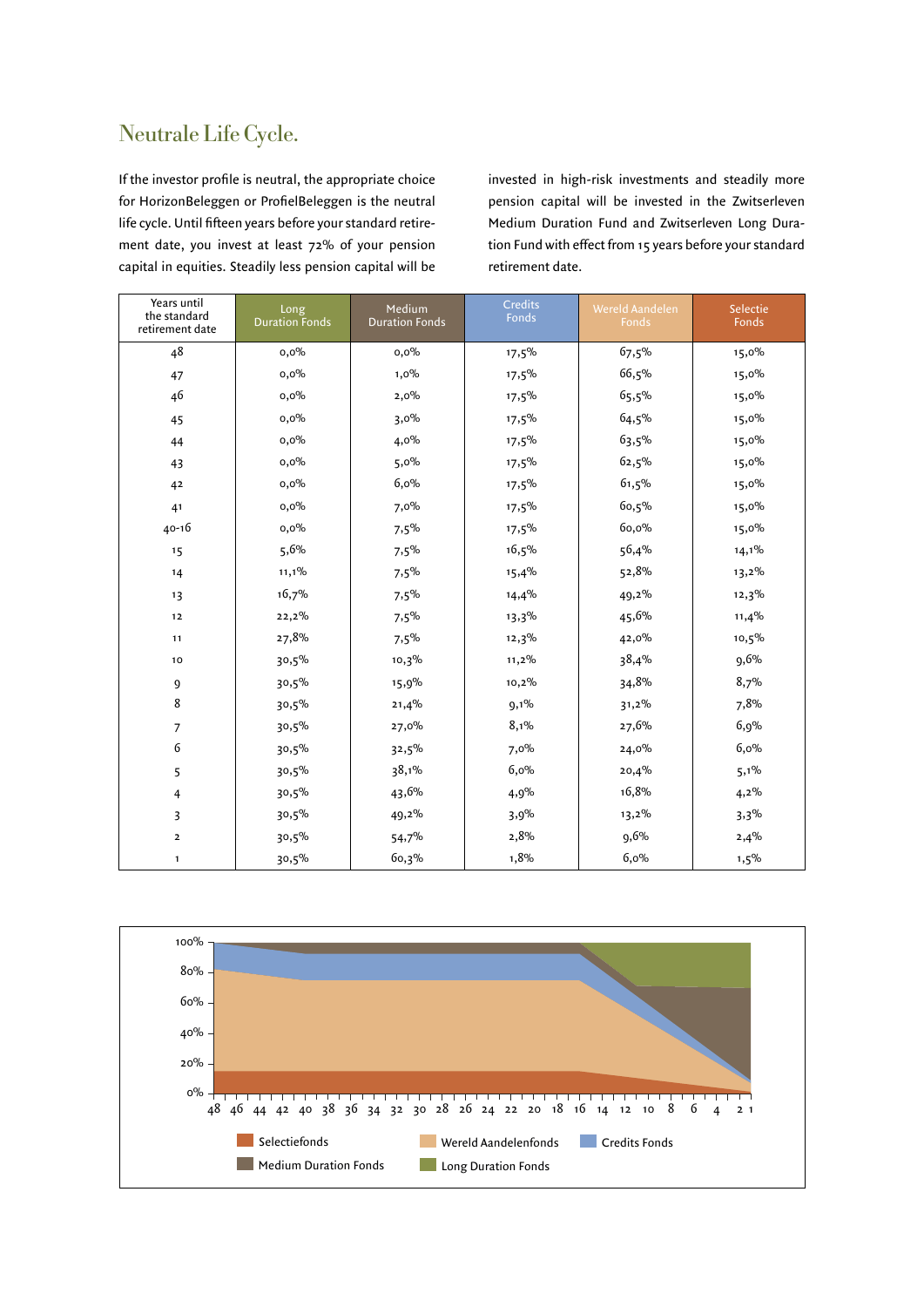### Cautious Life Cycle.

If the investor profile is cautious, the appropriate choice for ProfielBeleggen is the cautious life cycle. Until fifteen years before your standard retirement date, you invest at least 57.9% of your pension capital in equities. Steadily less pension capital will be invested

| Years until<br>the standard<br>retirement date | Long<br><b>Duration Fonds</b> | Medium<br><b>Duration Fonds</b> | <b>Credits</b><br>Fonds | Wereld Aandelen<br>Fonds | Selectie<br>Fonds |
|------------------------------------------------|-------------------------------|---------------------------------|-------------------------|--------------------------|-------------------|
| 48                                             | 0,0%                          | $0,0\%$                         | 27,5%                   | 57,5%                    | $15,0\%$          |
| 47                                             | 0,0%                          | 2,0%                            | $27,5\%$                | $55,5\%$                 | $15,0\%$          |
| 46                                             | 0,0%                          | 4,0%                            | 27,5%                   | 53,5%                    | 15,0%             |
| 45                                             | 0,0%                          | 6,0%                            | 27,5%                   | 51,5%                    | $15,0\%$          |
| 44                                             | $0,0\%$                       | 8,0%                            | 27,5%                   | 49.5%                    | $15,0\%$          |
| 43                                             | 0,0%                          | $10,0\%$                        | 27,5%                   | 47,5%                    | $15,0\%$          |
| 42                                             | $0,0\%$                       | 12,0%                           | 27,5%                   | 45.5%                    | $15,0\%$          |
| 41                                             | 0,0%                          | $14,0\%$                        | $27,5\%$                | 43.5%                    | $15,0\%$          |
| 40                                             | $0,0\%$                       | 16,0%                           | $27,5\%$                | $41,5\%$                 | $15,0\%$          |
| $39 - 22$                                      | $0,0\%$                       | $17,5\%$                        | $27,5\%$                | 40,0%                    | $15,0\%$          |
| 21                                             | 3,9%                          | $17,5\%$                        | 26,2%                   | 38,1%                    | 14,3%             |
| 20                                             | 7,9%                          | $17,5\%$                        | 24,9%                   | 36,2%                    | $13,6\%$          |
| 19                                             | 11,8%                         | $17,5\%$                        | 23,6%                   | 34,3%                    | 12,9%             |
| 18                                             | 15,7%                         | $17,5\%$                        | 22,3%                   | 32,4%                    | $12,1\%$          |
| 17                                             | 19,6%                         | $17,5\%$                        | 21,0%                   | 30,5%                    | 11,4%             |
| 16                                             | 23,6%                         | $17,5\%$                        | 19,6%                   | 28,6%                    | 10,7%             |
| 15                                             | 25,9%                         | $19,1\%$                        | 18,3%                   | 26,7%                    | $10,0\%$          |
| 14                                             | 25,9%                         | 23,0%                           | $17,0\%$                | 24,8%                    | 9,3%              |
| 13                                             | 25,9%                         | 26,9%                           | 15,7%                   | 22,9%                    | 8,6%              |
| 12                                             | 25,9%                         | 30,9%                           | 14,4%                   | 21,0%                    | 7,9%              |
| 11                                             | 25,9%                         | 34,8%                           | $13,1\%$                | 19,0%                    | 7,1%              |
| 10                                             | 25,9%                         | 38,7%                           | 11,8%                   | $17,1\%$                 | 6,4%              |
| 9                                              | 25,9%                         | 42,6%                           | 10,5%                   | 15,2%                    | 5.7%              |
| 8                                              | 25,9%                         | 46,6%                           | 9,2%                    | 13,3%                    | 5,0%              |
| 7                                              | 25,9%                         | 50,5%                           | 7,9%                    | 11,4%                    | 4,3%              |
| 6                                              | 25,9%                         | 54,4%                           | 6,5%                    | $9,5\%$                  | 3,6%              |
| 5                                              | 25,9%                         | 58,4%                           | 5,2%                    | 7,6%                     | 2,9%              |
| 4                                              | 25,9%                         | 62,3%                           | 3,9%                    | 5,7%                     | 2,1%              |
| 3                                              | 25,9%                         | 66,2%                           | 2,6%                    | 3,8%                     | 1,4%              |
| $\mathbf 2$                                    | 25,9%                         | 70,1%                           | 1,3%                    | 1,9%                     | 0,7%              |
| 1                                              | 25,9%                         | $74,1\%$                        | $0,0\%$                 | $0,\!0\%$                | $0,\!0\%$         |

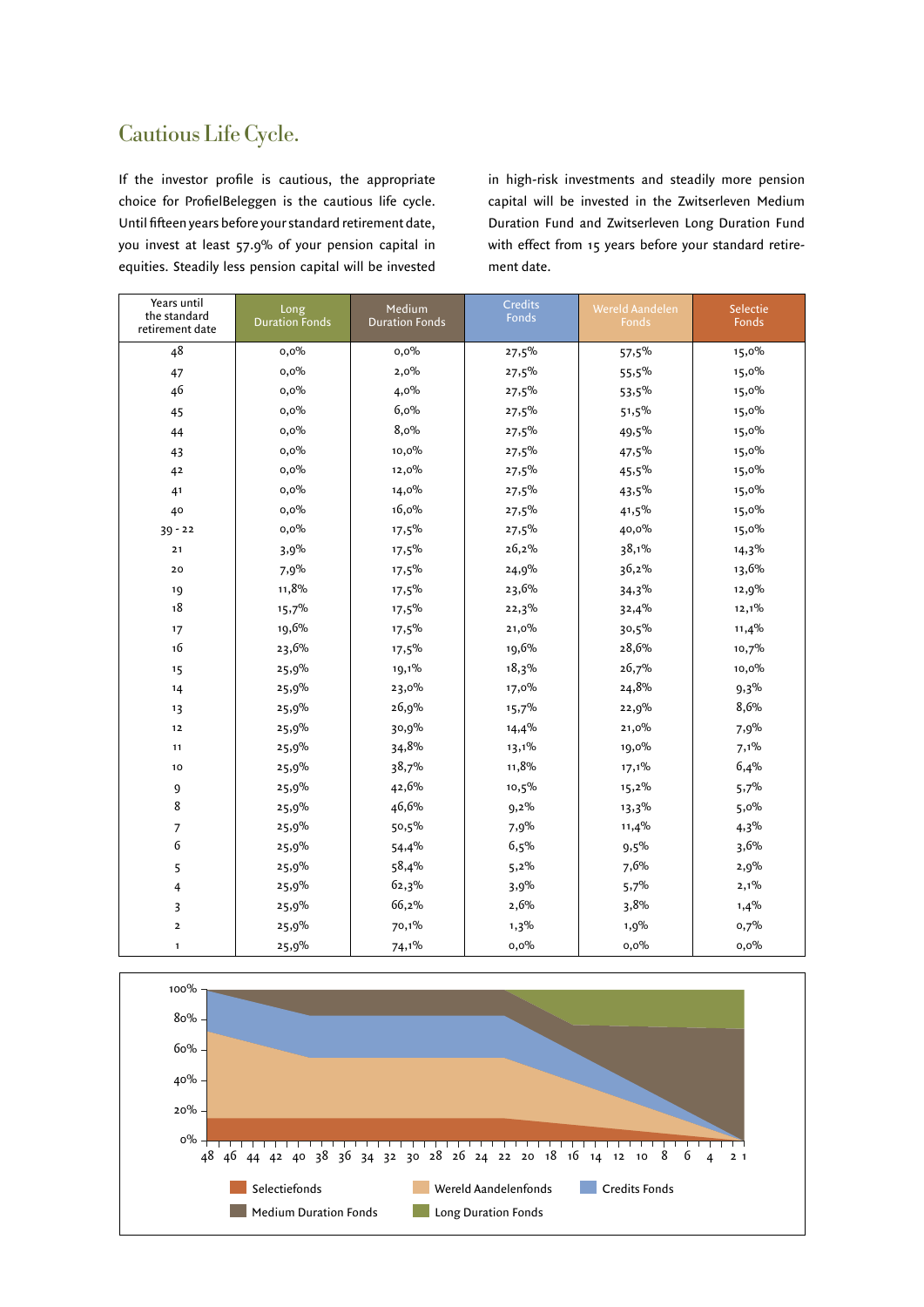### Defensive Life Cycle.

If the investor profile is defensive, the appropriate choice for ProfielBeleggen is the defensive life cycle. Until fifteen years before your standard retirement date, you invest at least 65.6% of your pension capital in equities. Steadily less pension capital will be invested

| Years until<br>the standard<br>retirement date | Long<br><b>Duration Fonds</b> | Medium<br><b>Duration Fonds</b> | <b>Credits</b><br>Fonds | Wereld Aandelen<br>Fonds | Selectie<br>Fonds |
|------------------------------------------------|-------------------------------|---------------------------------|-------------------------|--------------------------|-------------------|
| 48                                             | $0,0\%$                       | 0,0%                            | 22,5%                   | 62,5%                    | $15,0\%$          |
| 47                                             | $0,0\%$                       | 2,0%                            | 22,5%                   | 60,5%                    | $15,0\%$          |
| 46                                             | $0,0\%$                       | $4,0\%$                         | 22,5%                   | 58,5%                    | $15,0\%$          |
| 45                                             | 0,0%                          | 6,0%                            | 22,5%                   | 56,5%                    | $15,0\%$          |
| 44                                             | $0,0\%$                       | 8,0%                            | 22,5%                   | 54.5%                    | $15,0\%$          |
| 43                                             | $0,0\%$                       | $10,0\%$                        | 22,5%                   | 52,5%                    | $15,0\%$          |
| 4 <sup>2</sup>                                 | 0,0%                          | 12,0%                           | 22,5%                   | 50,5%                    | $15,0\%$          |
| $41 - 19$                                      | $0,0\%$                       | $12,5\%$                        | 22,5%                   | 50,0%                    | $15,0\%$          |
| 18                                             | 4,9%                          | 12,5%                           | 21,3%                   | 47,2%                    | 14,2%             |
| 17                                             | 9,7%                          | 12,5%                           | 20,0%                   | 44,4%                    | 13,3%             |
| 16                                             | 14,6%                         | 12,5%                           | 18,8%                   | 41,7%                    | $12,5\%$          |
| 15                                             | 19,4%                         | 12,5%                           | $17,5\%$                | 38,9%                    | 11,7%             |
| 14                                             | 24,3%                         | $12,5\%$                        | 16,3%                   | 36,1%                    | 10,8%             |
| 13                                             | 25,9%                         | 15,7%                           | $15,0\%$                | 33,3%                    | 10,0%             |
| $12$                                           | 25,9%                         | 20,6%                           | 13,8%                   | 30,6%                    | $9,2\%$           |
| 11                                             | 25,9%                         | $25,5\%$                        | 12,5%                   | 27,8%                    | 8,3%              |
| 10                                             | 25,9%                         | 30,3%                           | 11,3%                   | 25,0%                    | 7,5%              |
| 9                                              | 25,9%                         | 35,2%                           | $10,0\%$                | 22,2%                    | 6,7%              |
| 8                                              | 25,9%                         | $40,0\%$                        | 8,8%                    | 19,4%                    | 5,8%              |
| 7                                              | 25,9%                         | 44,9%                           | $7,5\%$                 | 16,7%                    | 5,0%              |
| 6                                              | 25,9%                         | 49,8%                           | 6,3%                    | 13,9%                    | 4,2%              |
| 5                                              | 25,9%                         | 54,6%                           | 5,0%                    | 11,1%                    | 3,3%              |
| 4                                              | 25,9%                         | $59.5\%$                        | 3,8%                    | 8,3%                     | $2,5\%$           |
| 3                                              | 25,9%                         | 64,4%                           | $2,5\%$                 | 5,6%                     | 1,7%              |
| $\overline{\mathbf{2}}$                        | 25,9%                         | 69,2%                           | 1,3%                    | 2,8%                     | 0,8%              |
| $\mathbf{1}$                                   | 25,9%                         | $74,1\%$                        | $0,0\%$                 | $0,0\%$                  | $0,0\%$           |

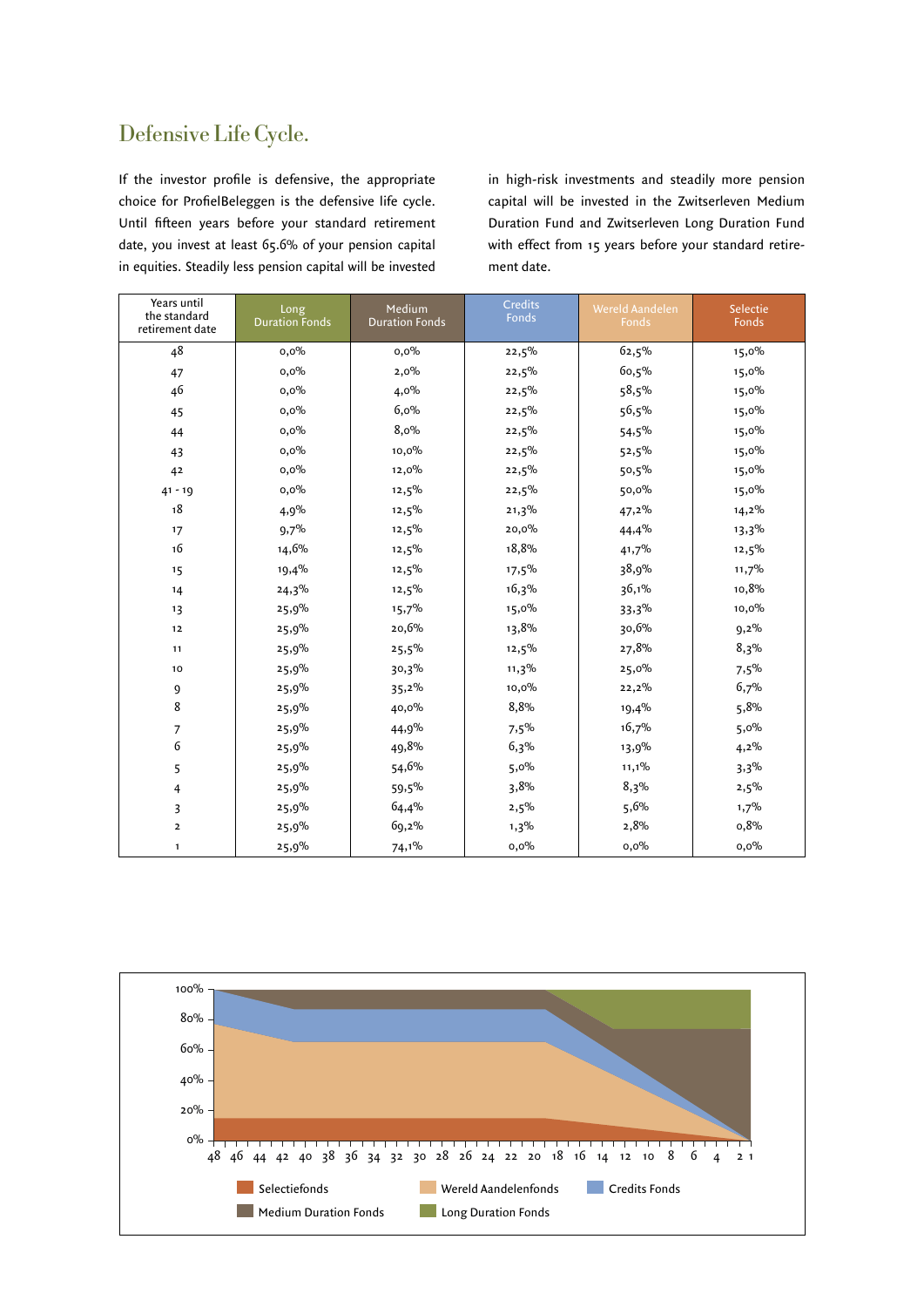### Ambitious Life Cycle.

If the investor profile is ambitious, the appropriate choice for ProfielBeleggen is the ambitious life cycle. Until fifteen years before your standard retirement date, you invest at least 74.8% of your pension capital in equities. Steadily less pension capital will be invested

| Years until<br>the standard<br>retirement date | Long<br><b>Duration Fonds</b> | Medium<br><b>Duration Fonds</b> | Credits<br>Fonds | Wereld Aandelen<br>Fonds | Selectie<br>Fonds |
|------------------------------------------------|-------------------------------|---------------------------------|------------------|--------------------------|-------------------|
| 48                                             | $0,0\%$                       | $0,0\%$                         | $15,0\%$         | 70,0%                    | $15,0\%$          |
| 47                                             | $0,0\%$                       | $1,0\%$                         | $15,0\%$         | 69,0%                    | $15,0\%$          |
| 46                                             | $0,0\%$                       | 2,0%                            | $15,0\%$         | 68,0%                    | $15,0\%$          |
| 45                                             | $0,0\%$                       | $3,0\%$                         | $15,0\%$         | 67,0%                    | $15,0\%$          |
| 44                                             | 0,0%                          | $4,0\%$                         | $15,0\%$         | 66,0%                    | $15,0\%$          |
| $43 - 14$                                      | 0,0%                          | $5,0\%$                         | $15,0\%$         | 65,0%                    | $15,0\%$          |
| 13                                             | 6,0%                          | 5,0%                            | $14,0\%$         | 60,9%                    | $14,0\%$          |
| $12$                                           | $12,1\%$                      | $5,0\%$                         | $13,1\%$         | 56,8%                    | $13,1\%$          |
| 11                                             | 18,1%                         | 5,0%                            | $12,1\%$         | 52,6%                    | $12,1\%$          |
| 10                                             | $24,1\%$                      | $5,0\%$                         | $11,2\%$         | 48,5%                    | $11,2\%$          |
| 9                                              | 30,1%                         | 5,0%                            | $10,2\%$         | 44,4%                    | $10,2\%$          |
| 8                                              | 34,3%                         | 6,9%                            | $9,3\%$          | 40,3%                    | $9,3\%$           |
| 7                                              | 34,3%                         | 12,9%                           | 8,3%             | 36,1%                    | 8,3%              |
| 6                                              | 34,3%                         | 18,9%                           | 7,4%             | 32,0%                    | 7,4%              |
| 5                                              | 34,3%                         | 25,0%                           | 6,4%             | 27,9%                    | 6,4%              |
| 4                                              | 34,3%                         | $31,0\%$                        | 5,5%             | 23,8%                    | 5,5%              |
| 3                                              | 34,3%                         | 37,0%                           | $4,5\%$          | 19,6%                    | $4,5\%$           |
| $\overline{2}$                                 | 34.3%                         | $43,1\%$                        | 3,6%             | $15,5\%$                 | 3,6%              |
| 1                                              | 34,3%                         | $49,1\%$                        | 2,6%             | 11,4%                    | 2,6%              |



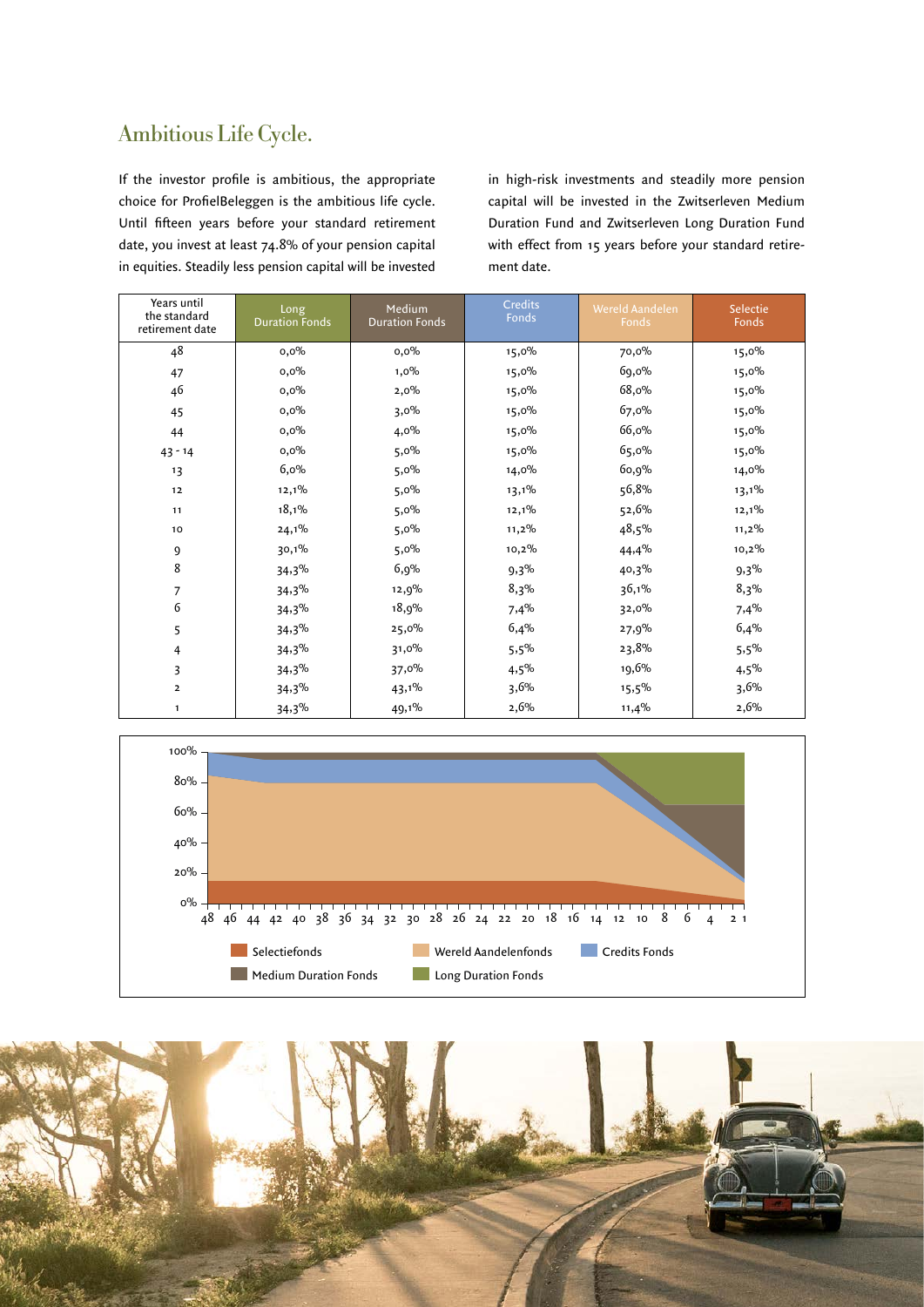### Offensive Life Cycle.

If the investor profile is offensive, the appropriate choice for ProfielBeleggen is the offensive life cycle. Until fifteen years before your standard retirement date, you invest at least 77.4% of your pension capital in equities. Steadily less pension capital will be invested

| Years until<br>the standard<br>retirement date | Long<br><b>Duration Fonds</b> | Medium<br><b>Duration Fonds</b> | <b>Credits</b><br>Fonds | <b>Wereld Aandelen</b><br>Fonds | Selectie<br>Fonds |
|------------------------------------------------|-------------------------------|---------------------------------|-------------------------|---------------------------------|-------------------|
| 48                                             | $0,0\%$                       | $0,0\%$                         | 12,5%                   | 72,5%                           | $15,0\%$          |
| 47                                             | $0,0\%$                       | $1,0\%$                         | $12,5\%$                | $71,5\%$                        | $15,0\%$          |
| 46                                             | $0,0\%$                       | 2,0%                            | $12,5\%$                | 70,5%                           | $15,0\%$          |
| $45 - 12$                                      | $0,0\%$                       | 2,5%                            | 12,5%                   | 70,0%                           | 15,0%             |
| 11                                             | 6,6%                          | $2,5\%$                         | 11,6%                   | 65,2%                           | $14,0\%$          |
| 10                                             | 13,3%                         | $2,5\%$                         | 10,8%                   | 60,5%                           | $13,0\%$          |
| 9                                              | $19,9\%$                      | $2,5\%$                         | 9,9%                    | 55,7%                           | 11,9%             |
| 8                                              | 26,6%                         | $2,5\%$                         | $9,1\%$                 | 50,9%                           | 10,9%             |
| 7                                              | $33,2\%$                      | $2,5\%$                         | 8,2%                    | 46,1%                           | 9,9%              |
| 6                                              | 38,4%                         | $4,0\%$                         | 7,4%                    | 41,4%                           | 8,9%              |
| 5                                              | 38,4%                         | 10,6%                           | 6,5%                    | 36,6%                           | 7,8%              |
| 4                                              | 38,4%                         | 17,3%                           | 5,7%                    | 31,8%                           | 6,8%              |
| 3                                              | 38,4%                         | 23,9%                           | 4,8%                    | 27,0%                           | 5,8%              |
| $\overline{\mathbf{2}}$                        | 38,4%                         | 30,6%                           | $4,0\%$                 | 22,3%                           | 4,8%              |
| 1                                              | 38,4%                         | $37,2\%$                        | $3,1\%$                 | $17,5\%$                        | 3,8%              |